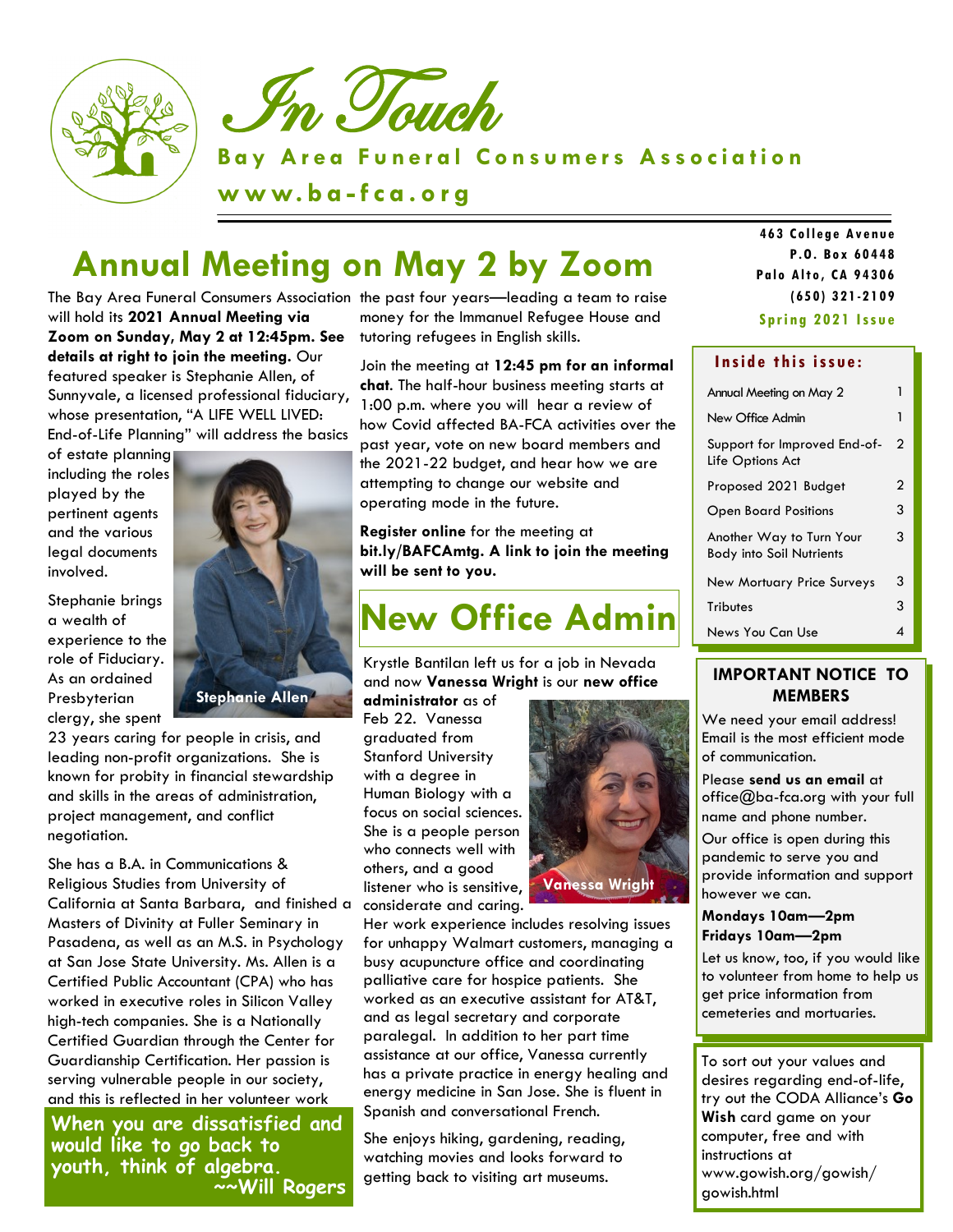Page 2 **In Touch** 

## *Support for Improved End-of-Life Options Act*

BAFCA has supported the End-of-Life Options Act that legalized medical aid in dying, but the act had significant hurdles to its use and many people were unable to take advantage of the control it provided. California Senate Bill 380 has now been introduced to address and mitigate some of the hurdles. The BAFCA Board of Directors wrote to the CA Senate Committee on Health to support SB380, and we urge all members to write their legislators in support of the bill as well.

Here is what the Board wrote:

Bay Area Funeral Consumers Alliance is writing to support Senate Bill 380, which would keep and improve California's End of Life Options Act.

The original EOLOA took effect in 2016 and since that time nearly 2,000 mentally capable, terminally ill Californians with six months or less to live have experienced their legally available option to receive a prescription for medical-aid-in-dying medication to peacefully end their great suffering.

At the same time and for a variety of reasons, too many suffering terminally ill Californians have been unable to access their end of life options. The burdensome 10+ step process has hampered or prevented many patients from accessing the law.

Shockingly, according to a study by Kaiser Permanente Southern California, one-third of terminally ill adults who tried to access the End of Life Options Act died before completing the time-consuming process, which includes a 15-day waiting period and can sometimes take months to complete.

In addition, COVID-19 pandemic has exposed health disparities in access to care among different communities. The hurdles that make it difficult for dying people to use this compassionate law is magnified in communities of color, where patients often don't have access to the same resources and referral networks that can best inform them about their end of life options.

For these reasons, we believe that California lawmakers should permanently reauthorize the End of Life Options Act via Senate Bill 380 which includes amendments to improve access to the law, especially for under-served communities of color and rural communities, ensuring all eligible terminally ill people can access it, while preserving its essential patient safeguards.

Proposed BAFCA Budget for 2021 2020 2021 **Actuals Budget INCOME Donations** \$20,395  $$18,000$ \$ 7,983 Memberships \$10,000 Misc (book sales, etc.) \$ Ś 110 300 TOTAL INCOME \$ 28,488 \$28,300 **EXPENSES Printing Newsletters** \$ 5,830  $$4,500$ Mailing & Postage Ś 1,974  $$1,800$ \$ Office 5,585  $$4,600$ \$ Dues (State and Nat'l) 300 Ś. 600 Ś Payroll 8,816 \$11,800 Outreach/Web upgrade)  $$5,000$ TOTAL EXPENSES \$22,505 \$28,300

# *Open Board Positions*

We have four open Board positions. Come join the Board and learn more about the funeral business, and share your skills and interests to improve our services.

One candidate so far is Rhyena Halpern of Belmont.

After a lifelong interest in holistic health and spirituality, Rhyena became a hospice volunteer, and worked for UC Davis, Pathways and Mission Hospice. She works with patients at bedside and is a Community Ambassador for Mission. In that role, she helps lead Death Cafes on Tuesday mornings, leads a study group, and leads workshops in advance care directives.

She is a board-certified health and wellness coach, focusing on holistic health, design of the third acts of our lives, and

end of life planning. Rhyena is also a professional End of Life Doula, certified by the University of Vermont's Larne College of Medicine. Her work is all done virtually at this time and she plans on teaching a class through Reimagine online this summer.

She retired from a career in documentary filmmaking and arts management in the public sector. She also was an adjunct faculty member, with an MFA from California Institute of the Arts in Documentary Filmmaking. Rhyena also worked as an artist and massage therapist.

**Any member can self-nominate for a board of directors' position**. Send an email describing past work and volunteer experience to office@bafca.org . April 26 is the deadline and the election will be May 2 at the annual meeting. The board now meets via Zoom, so distance and driving are not barriers as before. But you do need a computer and email!





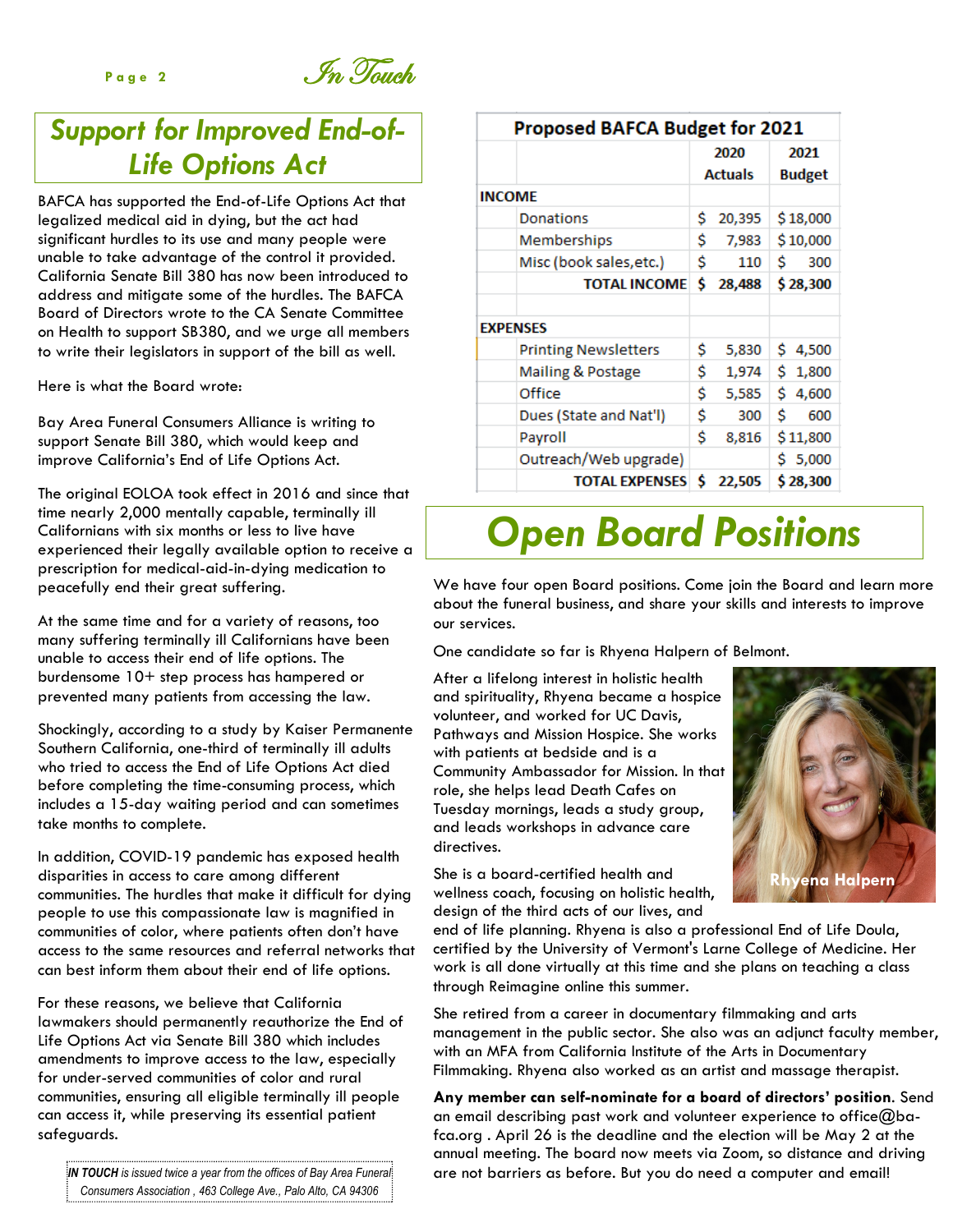## *Another Way to Turn Your Body into Soil Nutrients*



Mushroom mycelium, the part that grows underground, has a super power. It is a fast-growing, fibrous material that can eat almost anything, including toxic substances that it converts from waste to nutrients. It is "nature's recycler," says Bob Hendrikx, a bio-designer from the University of Delft. "Mycelium is constantly looking for waste products– oil, plastic, metals, other pollutants–and converting them into nutrients for the environment." Trees and other plants rely on the nutrients that mycelium contributes to a healthy soil.

All of which prompted Hendrikx and his Netherlandsbased company Loop to design a "living coffin" by growing the mycelium around a coffin-shaped frame. It takes about a week to grow a coffin, which they call a Living Cocoon. When buried, it composts into the soil in just 30-45 days. The body inside breaks down in two to three years. Compare this to the 10 or more years for a conventional coffin to break down. And in the U.S., where coffins are nested in concrete or plastic vaults, it is nearly impossible for the decomposed bodies to mingle with the soil at all.

In Netherlands, grave space is rented for 20-30 years, then re-used. But even still, land for burial is a rapidlydwindling resource in long-populated places. Mycelium coffins will free up the grave space more rapidly. But there is an even greater advantage. Loop is conducting research on the impact of human bodies on soil quality, with the hope of convincing policy-makers that it is possible to convert polluted areas into healthy forests with human bodies as nutrients. In this way, rather than appropriating lush and picturesque areas for cemeteries, societies could *create* more lush and picturesque areas from polluted wastelands through use of the Living Cocoon.

More info at: https://www.goodnewsnetwork.org/bobhendrikx-living-cocoon-mushroom-coffin/ #.X8vl2Lfzrdo.mailto.

## *New Funeral Home Price Surveys*

The 2021 Survey of retail mortuary prices in the Bay Area is almost finished and all counties except Contra Costa are posted online. Check the information obtained by dedicated volunteers at our homepage, ba-fca.org.

Prices have increased greatly since we did the last survey in 2016. We have added two more bits of information whether they have a General Price List on their website and their Funeral Home license number. We only surveyed funeral homes that had clear, active licenses. Some of the funeral homes we listed in 2016 have disappeared. Some went out of business, some merged or were taken over by another mortuary.

The nine volunteers under the chairmanship of Margie Bridges deserve a big applause for their perseverance in getting the information. They are: Kathleen Hunt and Meg Creelman of El Cerrito (San Francisco mortuaries), Sandy Kriegsman of Petaluma (Sonoma County), Leslie Muennemann of Menlo Park and Elizabeth Poulson of Redwood City (San Mateo County), Elisabeth Seaman of Mountain View (Santa Clara County), Monalee Fritch of South San Francisco (Marin County), and Nancy Buell of Oakland (Contra Costa County). Margie Bridges of Stanford did the Alameda County survey.

In addition, Mary Anne Oliver of Berkeley has updated the cemeteries in Alameda County. We'll do the other counties' cemeteries when volunteers come forward.

Roughly 1/3 of the funeral homes did not have prices listed on their website, so that meant the volunteer had to call multiple times to request a GPL. There is a state law that funeral homes must post their GPL on their websites, or list the services they offer. These one-third just list their services, so get by the law. The national FCA is hoping the Federal Trade Commission will establish a rule that all mortuaries must post their prices, but they haven't announced a decision on this yet.



## **With thanks to these donors**

Each year our organization receives gifts made to honor respected individuals or in memory of loved ones who are missed. Below are the financial tributes we have acknowledged since the last newsletter:

 *In Memory of: Al Meckler by Deborah Meckler Catherine Lutz by Henry Lutz David & Margot Botsford by Peter Botsford Edith Haubrichs by Evelin Brinich Paul Seaver by Kirsten Seaver In Honor of Byron Chan by Carolyn Hee*